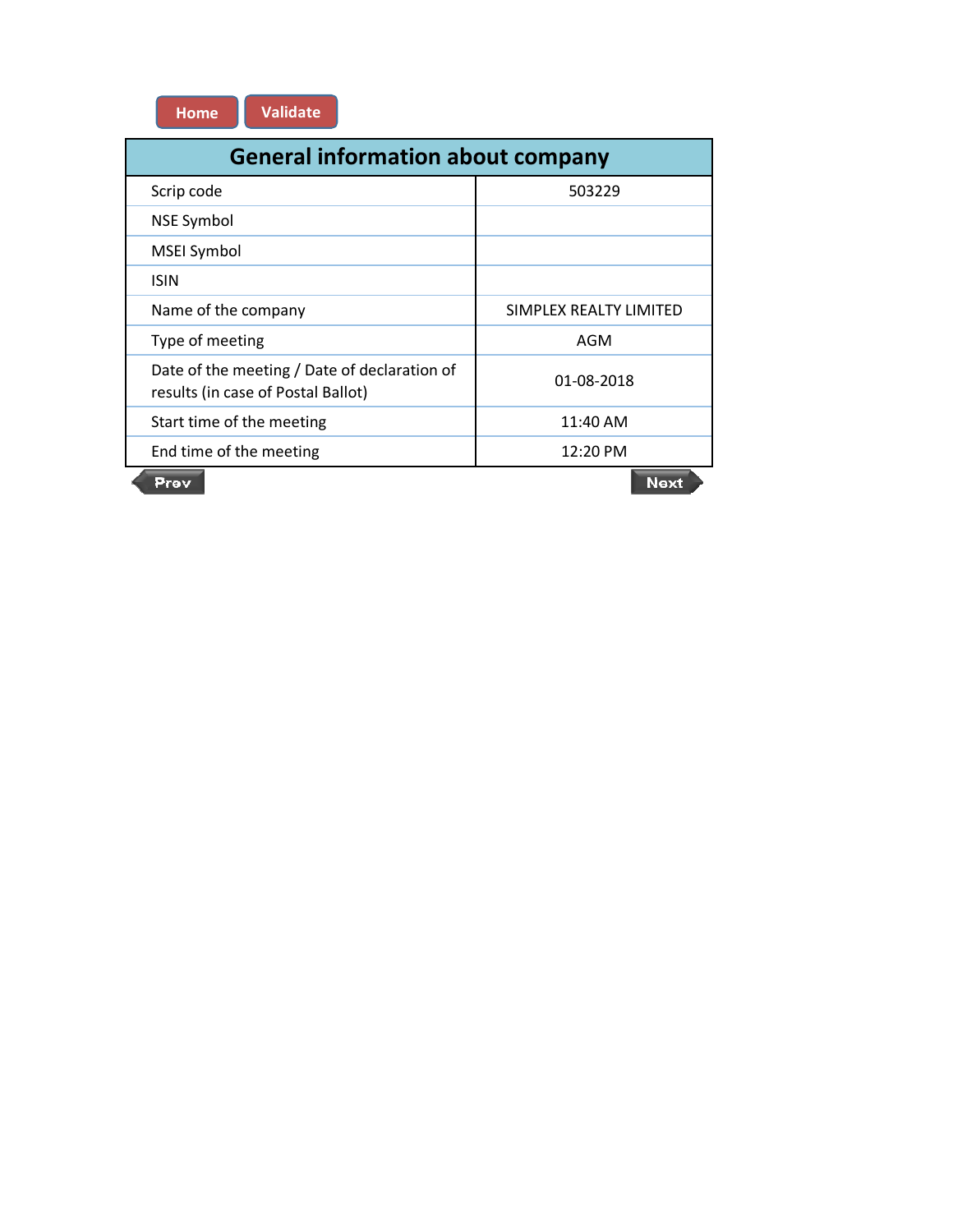**Home Validate**

| <b>Scrutinizer Details</b>                |                                     |  |  |  |  |  |  |
|-------------------------------------------|-------------------------------------|--|--|--|--|--|--|
| Name of the Scrutinizer                   | <b>MANISH GHIA</b>                  |  |  |  |  |  |  |
| Firms Name                                | <b>MANISH GHIA &amp; ASSOCIATES</b> |  |  |  |  |  |  |
| Qualification                             | CS                                  |  |  |  |  |  |  |
| Membership Number                         | 6252                                |  |  |  |  |  |  |
| Date of Board Meeting in which appointed  | 14-05-2018                          |  |  |  |  |  |  |
| Date of Issuance of Report to the company | 02-08-2018                          |  |  |  |  |  |  |
| Prev                                      | Noxt                                |  |  |  |  |  |  |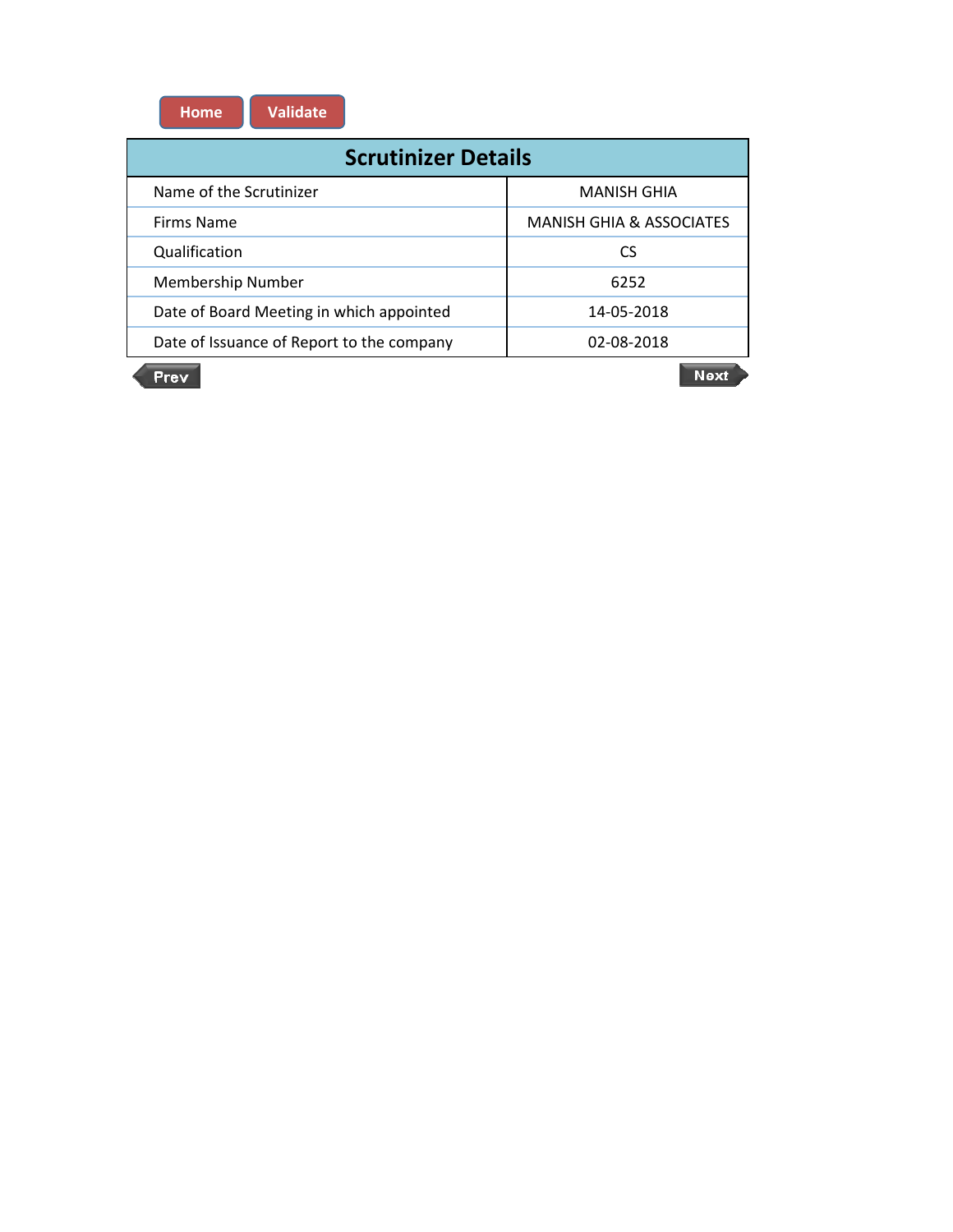

| <b>Voting results</b>                                                        |                  |  |  |  |  |
|------------------------------------------------------------------------------|------------------|--|--|--|--|
| Record date                                                                  | 25-07-2018       |  |  |  |  |
| Total number of shareholders on record date                                  | 4354             |  |  |  |  |
| No. of shareholders present in the meeting either in person or through proxy |                  |  |  |  |  |
| a) Promoters and Promoter group                                              |                  |  |  |  |  |
| b) Public                                                                    | 29               |  |  |  |  |
| No. of shareholders attended the meeting through video conferencing          |                  |  |  |  |  |
| a) Promoters and Promoter group                                              |                  |  |  |  |  |
| b) Public                                                                    |                  |  |  |  |  |
| No. of resolution passed in the meeting                                      |                  |  |  |  |  |
| Disclosure of notes on voting results                                        | <b>Add Notes</b> |  |  |  |  |

Prev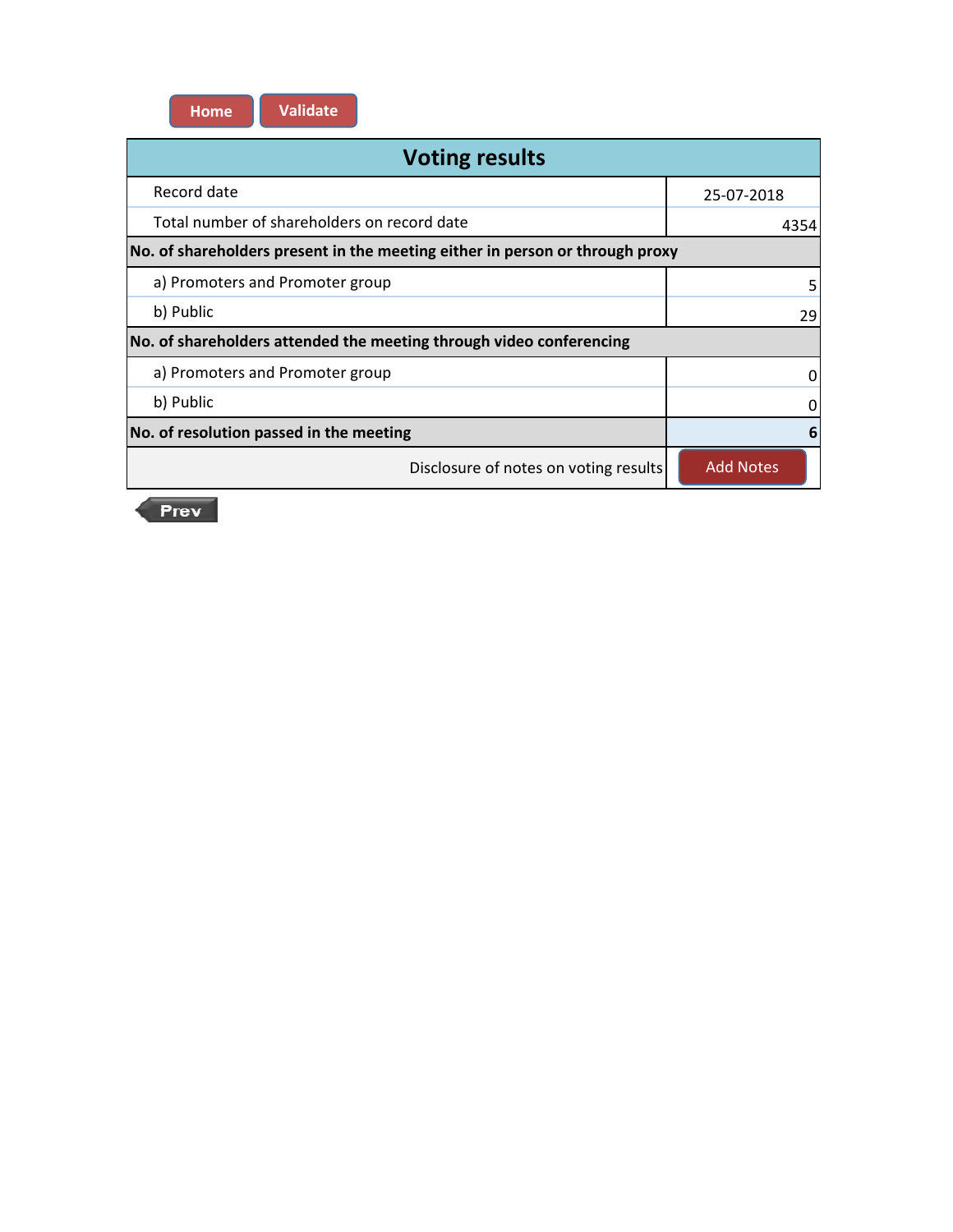

| <b>Resolution (1)</b>                     |                                                                                                                                                                             |                                      |          |                                            |                                                                                                                                                                               |                                   |                     |                     |
|-------------------------------------------|-----------------------------------------------------------------------------------------------------------------------------------------------------------------------------|--------------------------------------|----------|--------------------------------------------|-------------------------------------------------------------------------------------------------------------------------------------------------------------------------------|-----------------------------------|---------------------|---------------------|
| Resolution required: (Ordinary / Special) |                                                                                                                                                                             |                                      |          | Ordinary                                   |                                                                                                                                                                               |                                   |                     |                     |
|                                           | Whether promoter/promoter group are interested in the agenda/resolution?                                                                                                    |                                      |          |                                            |                                                                                                                                                                               | No                                |                     |                     |
|                                           |                                                                                                                                                                             | Description of resolution considered |          |                                            | to receive, consider and adopt the Audited Financial Statements (including Consolidated<br>Financial Statements) of the Company for the financial year ended 31st March, 2018 |                                   |                     |                     |
| Category                                  | % of Votes polled<br>No. of votes - in<br>No. of votes<br>No. of votes -<br>No. of shares held<br>on outstanding<br>Mode of voting<br>polled<br>favour<br>against<br>shares |                                      |          | % of votes in<br>favour on votes<br>polled | % of Votes<br>against on votes<br>polled                                                                                                                                      |                                   |                     |                     |
|                                           |                                                                                                                                                                             | (1)                                  | (2)      | $(3)=[(2)/(1)]*100$                        | (4)                                                                                                                                                                           | (5)                               | $(6)=[(4)/(2)]*100$ | $(7)=[(5)/(2)]*100$ |
|                                           | <b>E-Voting</b>                                                                                                                                                             |                                      | 1562365  | 100.0000                                   | 1562365                                                                                                                                                                       | $\mathbf 0$                       | 100.0000            | 0.0000              |
| <b>Promoter and</b>                       | Poll                                                                                                                                                                        | 1562365                              | $\Omega$ | 0.0000                                     | C                                                                                                                                                                             | 0                                 | $\mathbf 0$         | n                   |
| <b>Promoter Group</b>                     | Postal Ballot (if applicable)                                                                                                                                               |                                      | $\Omega$ | 0.0000                                     | C                                                                                                                                                                             | 0                                 | $\Omega$            | $\Omega$            |
|                                           | Total                                                                                                                                                                       | 1562365                              | 1562365  | 100.0000                                   | 1562365                                                                                                                                                                       | $\mathbf 0$                       | 100.0000            | 0.0000              |
|                                           | <b>E-Voting</b>                                                                                                                                                             |                                      | 776641   | 98.7509                                    | 776641                                                                                                                                                                        | 0                                 | 100.0000            | 0.0000              |
| Public-                                   | Poll                                                                                                                                                                        | 786465                               | 0        | 0.0000                                     | C                                                                                                                                                                             | 0                                 | $\mathbf{0}$        | $\Omega$            |
| <b>Institutions</b>                       | Postal Ballot (if applicable)                                                                                                                                               |                                      | $\Omega$ | 0.0000                                     | C                                                                                                                                                                             | 0                                 | $\Omega$            | $\Omega$            |
|                                           | <b>Total</b>                                                                                                                                                                | 786465                               | 776641   | 98.7509                                    | 776641                                                                                                                                                                        | $\Omega$                          | 100.0000            | 0.0000              |
|                                           | <b>E-Voting</b>                                                                                                                                                             |                                      | 25666    | 3.9944                                     | 25603                                                                                                                                                                         | 63                                | 99.7545             | 0.2455              |
| <b>Public-Non</b>                         | Poll                                                                                                                                                                        | 642552                               | 0        | 0.0000                                     | C                                                                                                                                                                             | 0                                 | $\Omega$            | $\Omega$            |
| <b>Institutions</b>                       | Postal Ballot (if applicable)                                                                                                                                               |                                      | 20       | 0.0031                                     | 20                                                                                                                                                                            | 0                                 | 100.0000            | 0.0000              |
|                                           | <b>Total</b>                                                                                                                                                                | 642552                               | 25686    | 3.9975                                     | 25623                                                                                                                                                                         | 63                                | 99.7547             | 0.2453              |
| <b>Total</b><br>2991382<br>2364692        |                                                                                                                                                                             |                                      | 79.0502  | 2364629                                    | 63                                                                                                                                                                            | 99.9973                           | 0.0027              |                     |
|                                           | Whether resolution is Pass or Not.                                                                                                                                          |                                      |          |                                            |                                                                                                                                                                               | Yes                               |                     |                     |
|                                           |                                                                                                                                                                             |                                      |          |                                            |                                                                                                                                                                               | Disclosure of notes on resolution | <b>Add Notes</b>    |                     |

| <b>Details of Invalid Votes</b> |              |  |  |  |  |
|---------------------------------|--------------|--|--|--|--|
| Category                        | No. of Votes |  |  |  |  |
| Promoter and Promoter Group     |              |  |  |  |  |
| <b>Public Insitutions</b>       |              |  |  |  |  |
| Public - Non Insitutions        |              |  |  |  |  |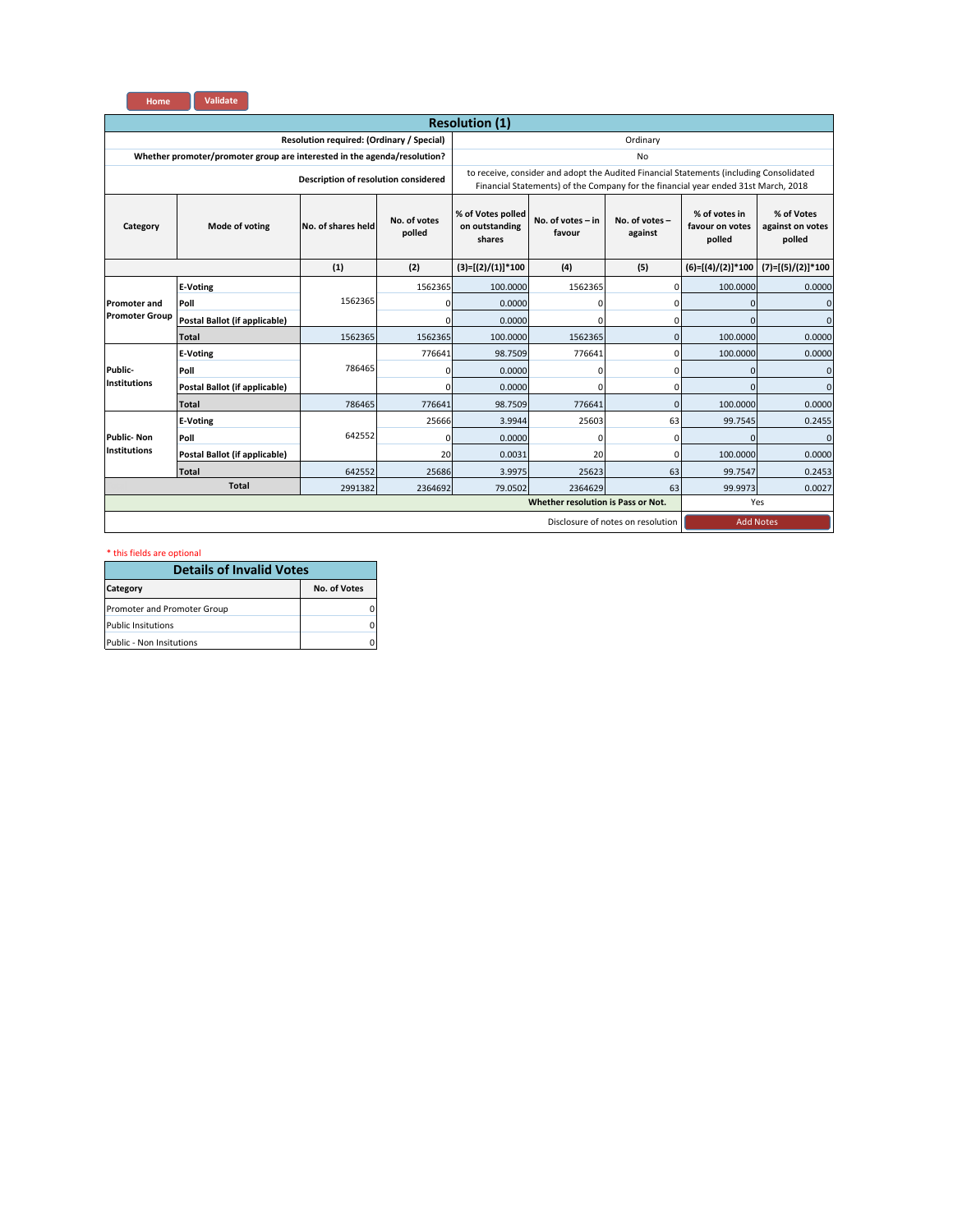

| <b>Resolution (2)</b>                     |                                                                          |                                      |                        |                                               |                                                                                               |                                   |                                            |                                          |
|-------------------------------------------|--------------------------------------------------------------------------|--------------------------------------|------------------------|-----------------------------------------------|-----------------------------------------------------------------------------------------------|-----------------------------------|--------------------------------------------|------------------------------------------|
| Resolution required: (Ordinary / Special) |                                                                          |                                      |                        | Ordinary                                      |                                                                                               |                                   |                                            |                                          |
|                                           | Whether promoter/promoter group are interested in the agenda/resolution? |                                      |                        |                                               |                                                                                               | No                                |                                            |                                          |
|                                           |                                                                          | Description of resolution considered |                        |                                               | re-appointment of Shri Tharavant C Suseel kumar (DIN: 06453310) as a Director, who retires by | rotation.                         |                                            |                                          |
| Category                                  | Mode of voting                                                           | No. of shares held                   | No. of votes<br>polled | % of Votes polled<br>on outstanding<br>shares | No. of votes - in<br>favour                                                                   | No. of votes -<br>against         | % of votes in<br>favour on votes<br>polled | % of Votes<br>against on votes<br>polled |
|                                           |                                                                          | (1)                                  | (2)                    | $(3)=[(2)/(1)]*100$                           | (4)                                                                                           | (5)                               | $(6)=[(4)/(2)]*100$                        | $(7)=[(5)/(2)]*100$                      |
|                                           | <b>E-Voting</b>                                                          |                                      | 1562365                | 100.0000                                      | 1562365                                                                                       | $\mathbf 0$                       | 100.0000                                   | 0.0000                                   |
| <b>Promoter and</b>                       | Poll                                                                     | 1562365                              | $\Omega$               | 0.0000                                        | C                                                                                             | 0                                 | $\mathbf 0$                                | 0                                        |
| <b>Promoter Group</b>                     | Postal Ballot (if applicable)                                            |                                      | $\Omega$               | 0.0000                                        | C                                                                                             | 0                                 | $\Omega$                                   | $\Omega$                                 |
|                                           | Total                                                                    | 1562365                              | 1562365                | 100.0000                                      | 1562365                                                                                       | $\mathbf 0$                       | 100.0000                                   | 0.0000                                   |
|                                           | <b>E-Voting</b>                                                          |                                      | 776641                 | 98.7509                                       | 776641                                                                                        | 0                                 | 100.0000                                   | 0.0000                                   |
| Public-                                   | Poll                                                                     | 786465                               | 0                      | 0.0000                                        | C                                                                                             | 0                                 | $\mathbf{0}$                               | $\Omega$                                 |
| <b>Institutions</b>                       | Postal Ballot (if applicable)                                            |                                      | $\Omega$               | 0.0000                                        | C                                                                                             | $\Omega$                          | $\Omega$                                   | $\Omega$                                 |
|                                           | <b>Total</b>                                                             | 786465                               | 776641                 | 98.7509                                       | 776641                                                                                        | $\Omega$                          | 100.0000                                   | 0.0000                                   |
|                                           | <b>E-Voting</b>                                                          |                                      | 25666                  | 3.9944                                        | 25603                                                                                         | 63                                | 99.7545                                    | 0.2455                                   |
| <b>Public-Non</b>                         | Poll                                                                     | 642552                               | 0                      | 0.0000                                        | C                                                                                             | 0                                 | $\Omega$                                   | $\Omega$                                 |
| <b>Institutions</b>                       | Postal Ballot (if applicable)                                            |                                      | 20                     | 0.0031                                        | 20                                                                                            | 0                                 | 100.0000                                   | 0.0000                                   |
|                                           | <b>Total</b>                                                             | 642552                               | 25686                  | 3.9975                                        | 25623                                                                                         | 63                                | 99.7547                                    | 0.2453                                   |
|                                           | <b>Total</b><br>2991382                                                  |                                      | 2364692                | 79.0502                                       | 2364629                                                                                       | 63                                | 99.9973                                    | 0.0027                                   |
|                                           | Whether resolution is Pass or Not.                                       |                                      |                        |                                               |                                                                                               | Yes                               |                                            |                                          |
|                                           |                                                                          |                                      |                        |                                               |                                                                                               | Disclosure of notes on resolution | <b>Add Notes</b>                           |                                          |

| <b>Details of Invalid Votes</b> |              |  |  |  |  |
|---------------------------------|--------------|--|--|--|--|
| Category                        | No. of Votes |  |  |  |  |
| Promoter and Promoter Group     |              |  |  |  |  |
| <b>Public Insitutions</b>       |              |  |  |  |  |
| Public - Non Insitutions        |              |  |  |  |  |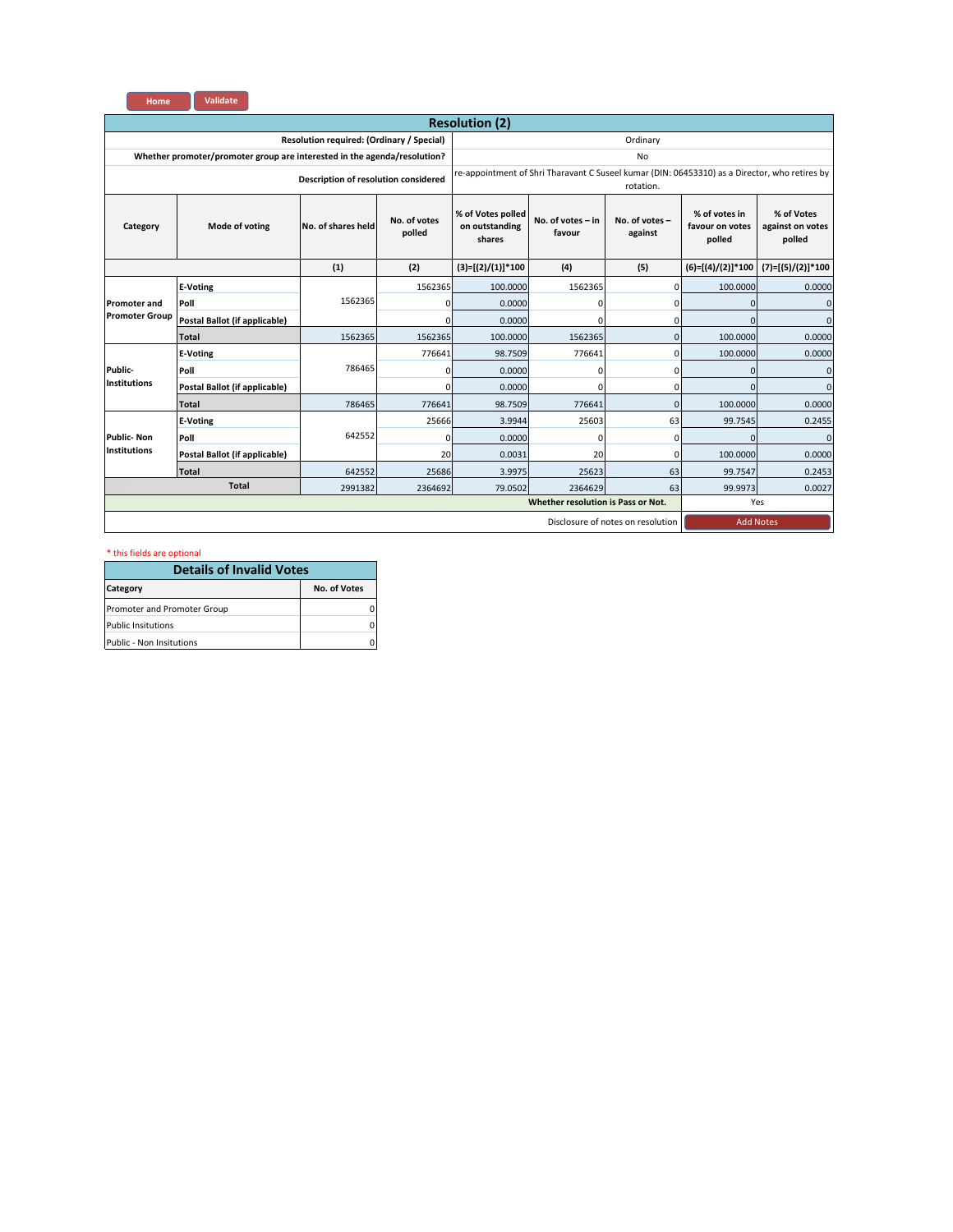

| <b>Resolution (3)</b>                     |                                                                                                                                                                             |                                      |                                            |                                          |                                                               |                                   |                     |                     |
|-------------------------------------------|-----------------------------------------------------------------------------------------------------------------------------------------------------------------------------|--------------------------------------|--------------------------------------------|------------------------------------------|---------------------------------------------------------------|-----------------------------------|---------------------|---------------------|
| Resolution required: (Ordinary / Special) |                                                                                                                                                                             |                                      |                                            | Ordinary                                 |                                                               |                                   |                     |                     |
|                                           | Whether promoter/promoter group are interested in the agenda/resolution?                                                                                                    |                                      |                                            |                                          |                                                               | No                                |                     |                     |
|                                           |                                                                                                                                                                             | Description of resolution considered |                                            |                                          | Appointment of Khandelwal and Mehta LLP, as Statutory Auditor |                                   |                     |                     |
| Category                                  | % of Votes polled<br>No. of votes<br>No. of votes - in<br>No. of votes -<br>No. of shares held<br>Mode of voting<br>on outstanding<br>polled<br>against<br>favour<br>shares |                                      | % of votes in<br>favour on votes<br>polled | % of Votes<br>against on votes<br>polled |                                                               |                                   |                     |                     |
|                                           |                                                                                                                                                                             | (1)                                  | (2)                                        | $(3)=[(2)/(1)]*100$                      | (4)                                                           | (5)                               | $(6)=[(4)/(2)]*100$ | $(7)=[(5)/(2)]*100$ |
|                                           | <b>E-Voting</b>                                                                                                                                                             |                                      | 1562365                                    | 100,0000                                 | 1562365                                                       | $\mathbf{0}$                      | 100,0000            | 0.0000              |
| <b>Promoter and</b>                       | Poll                                                                                                                                                                        | 1562365                              | 0                                          | 0.0000                                   | 0                                                             | $\mathbf 0$                       | $\mathbf{O}$        | ŋ                   |
| <b>Promoter Group</b>                     | Postal Ballot (if applicable)                                                                                                                                               |                                      | $\Omega$                                   | 0.0000                                   | $\Omega$                                                      | 0                                 | $\mathbf{O}$        | $\Omega$            |
|                                           | <b>Total</b>                                                                                                                                                                | 1562365                              | 1562365                                    | 100.0000                                 | 1562365                                                       | $\mathbf 0$                       | 100.0000            | 0.0000              |
|                                           | <b>E-Voting</b>                                                                                                                                                             |                                      | 776641                                     | 98.7509                                  | 776641                                                        | $\mathbf{0}$                      | 100.0000            | 0.0000              |
| Public-                                   | Poll                                                                                                                                                                        | 786465                               | $\mathbf 0$                                | 0.0000                                   | $\mathbf 0$                                                   | $\mathbf 0$                       | $\Omega$            | Ω                   |
| <b>Institutions</b>                       | Postal Ballot (if applicable)                                                                                                                                               |                                      | $\Omega$                                   | 0.0000                                   | $\Omega$                                                      | 0                                 | $\Omega$            | $\Omega$            |
|                                           | <b>Total</b>                                                                                                                                                                | 786465                               | 776641                                     | 98.7509                                  | 776641                                                        | $\mathbf 0$                       | 100.0000            | 0.0000              |
|                                           | <b>E-Voting</b>                                                                                                                                                             |                                      | 25666                                      | 3.9944                                   | 25603                                                         | 63                                | 99.7545             | 0.2455              |
| <b>Public-Non</b>                         | Poll                                                                                                                                                                        | 642552                               | $\mathbf 0$                                | 0.0000                                   | $\Omega$                                                      | $\mathbf 0$                       | $\Omega$            | n                   |
| <b>Institutions</b>                       | Postal Ballot (if applicable)                                                                                                                                               |                                      | 20                                         | 0.0031                                   | 20                                                            | $\mathbf 0$                       | 100,0000            | 0.0000              |
|                                           | <b>Total</b>                                                                                                                                                                | 642552                               | 25686                                      | 3.9975                                   | 25623                                                         | 63                                | 99.7547             | 0.2453              |
|                                           | <b>Total</b>                                                                                                                                                                | 2991382                              | 2364692                                    | 79.0502                                  | 2364629                                                       | 63                                | 99.9973             | 0.0027              |
|                                           | Whether resolution is Pass or Not.                                                                                                                                          |                                      |                                            |                                          |                                                               |                                   | Yes                 |                     |
|                                           |                                                                                                                                                                             |                                      |                                            |                                          |                                                               | Disclosure of notes on resolution | <b>Add Notes</b>    |                     |

| <b>Details of Invalid Votes</b> |              |  |  |  |  |
|---------------------------------|--------------|--|--|--|--|
| Category                        | No. of Votes |  |  |  |  |
| Promoter and Promoter Group     |              |  |  |  |  |
| <b>Public Insitutions</b>       |              |  |  |  |  |
| Public - Non Insitutions        |              |  |  |  |  |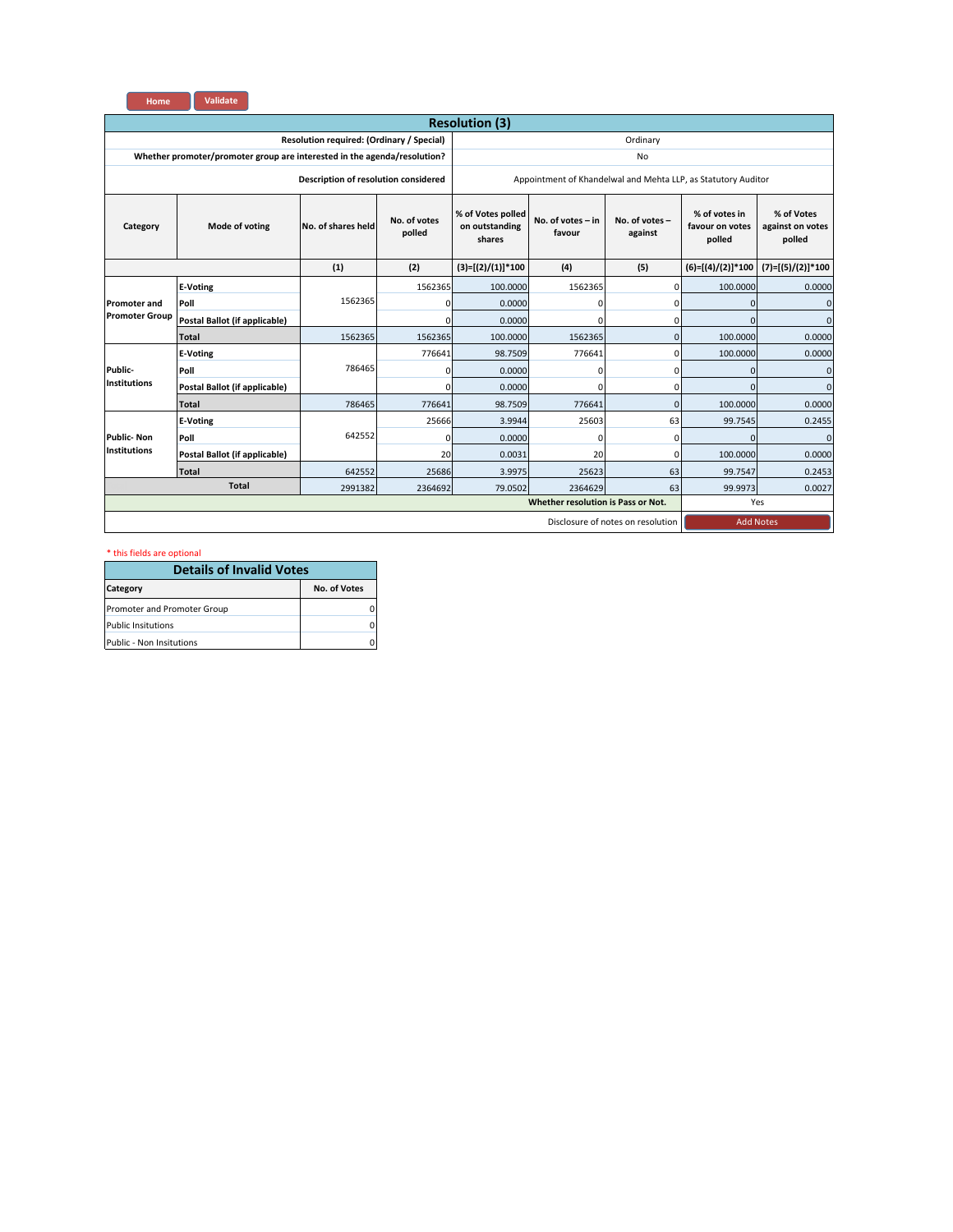

| <b>Resolution (4)</b>                     |                                                                                                                                                                               |                                      |             |                     |                                                                 |                                          |                     |                     |
|-------------------------------------------|-------------------------------------------------------------------------------------------------------------------------------------------------------------------------------|--------------------------------------|-------------|---------------------|-----------------------------------------------------------------|------------------------------------------|---------------------|---------------------|
| Resolution required: (Ordinary / Special) |                                                                                                                                                                               |                                      |             | Ordinary            |                                                                 |                                          |                     |                     |
|                                           | Whether promoter/promoter group are interested in the agenda/resolution?                                                                                                      |                                      |             |                     |                                                                 | No                                       |                     |                     |
|                                           |                                                                                                                                                                               | Description of resolution considered |             |                     | Re-appointment of Shri Sanjay N Damani as an Executive Director |                                          |                     |                     |
| Category                                  | % of Votes polled<br>No. of votes<br>No. of votes $-$ in<br>No. of votes -<br>No. of shares held<br>Mode of voting<br>on outstanding<br>polled<br>against<br>favour<br>shares |                                      |             |                     | % of votes in<br>favour on votes<br>polled                      | % of Votes<br>against on votes<br>polled |                     |                     |
|                                           |                                                                                                                                                                               | (1)                                  | (2)         | $(3)=[(2)/(1)]*100$ | (4)                                                             | (5)                                      | $(6)=[(4)/(2)]*100$ | $(7)=[(5)/(2)]*100$ |
|                                           | <b>E-Voting</b>                                                                                                                                                               |                                      | 1562365     | 100,0000            | 1562365                                                         | $\mathbf{0}$                             | 100.0000            | 0.0000              |
| <b>Promoter and</b>                       | Poll                                                                                                                                                                          | 1562365                              | $\Omega$    | 0.0000              | 0                                                               | 0                                        | $\Omega$            |                     |
| <b>Promoter Group</b>                     | Postal Ballot (if applicable)                                                                                                                                                 |                                      | $\Omega$    | 0.0000              | $\Omega$                                                        | 0                                        | $\Omega$            | ŋ                   |
|                                           | <b>Total</b>                                                                                                                                                                  | 1562365                              | 1562365     | 100.0000            | 1562365                                                         | $\mathbf 0$                              | 100.0000            | 0.0000              |
|                                           | <b>E-Voting</b>                                                                                                                                                               |                                      | 776641      | 98.7509             | 776641                                                          | 0                                        | 100.0000            | 0.0000              |
| Public-                                   | Poll                                                                                                                                                                          | 786465                               | $\Omega$    | 0.0000              | $\Omega$                                                        | 0                                        | $\Omega$            | O                   |
| <b>Institutions</b>                       | Postal Ballot (if applicable)                                                                                                                                                 |                                      | $\Omega$    | 0.0000              | $\Omega$                                                        | $\mathbf 0$                              | $\Omega$            | $\Omega$            |
|                                           | <b>Total</b>                                                                                                                                                                  | 786465                               | 776641      | 98.7509             | 776641                                                          | $\mathbf 0$                              | 100.0000            | 0.0000              |
|                                           | <b>E-Voting</b>                                                                                                                                                               |                                      | 25666       | 3.9944              | 25603                                                           | 63                                       | 99.7545             | 0.2455              |
| <b>Public-Non</b>                         | Poll                                                                                                                                                                          | 642552                               | $\mathbf 0$ | 0.0000              | 0                                                               | $\mathbf 0$                              | $\Omega$            | ŋ                   |
| <b>Institutions</b>                       | Postal Ballot (if applicable)                                                                                                                                                 |                                      | 20          | 0.0031              | 20                                                              | $\mathbf 0$                              | 100.0000            | 0.0000              |
|                                           | <b>Total</b>                                                                                                                                                                  | 642552                               | 25686       | 3.9975              | 25623                                                           | 63                                       | 99.7547             | 0.2453              |
|                                           | <b>Total</b>                                                                                                                                                                  | 2991382                              | 2364692     | 79.0502             | 2364629                                                         | 63                                       | 99.9973             | 0.0027              |
|                                           | <b>Whether resolution is Pass or Not.</b>                                                                                                                                     |                                      |             |                     |                                                                 |                                          | Yes                 |                     |
|                                           |                                                                                                                                                                               |                                      |             |                     |                                                                 | Disclosure of notes on resolution        | <b>Add Notes</b>    |                     |

| <b>Details of Invalid Votes</b> |              |  |  |  |  |
|---------------------------------|--------------|--|--|--|--|
| Category                        | No. of Votes |  |  |  |  |
| Promoter and Promoter Group     |              |  |  |  |  |
| <b>Public Insitutions</b>       |              |  |  |  |  |
| Public - Non Insitutions        |              |  |  |  |  |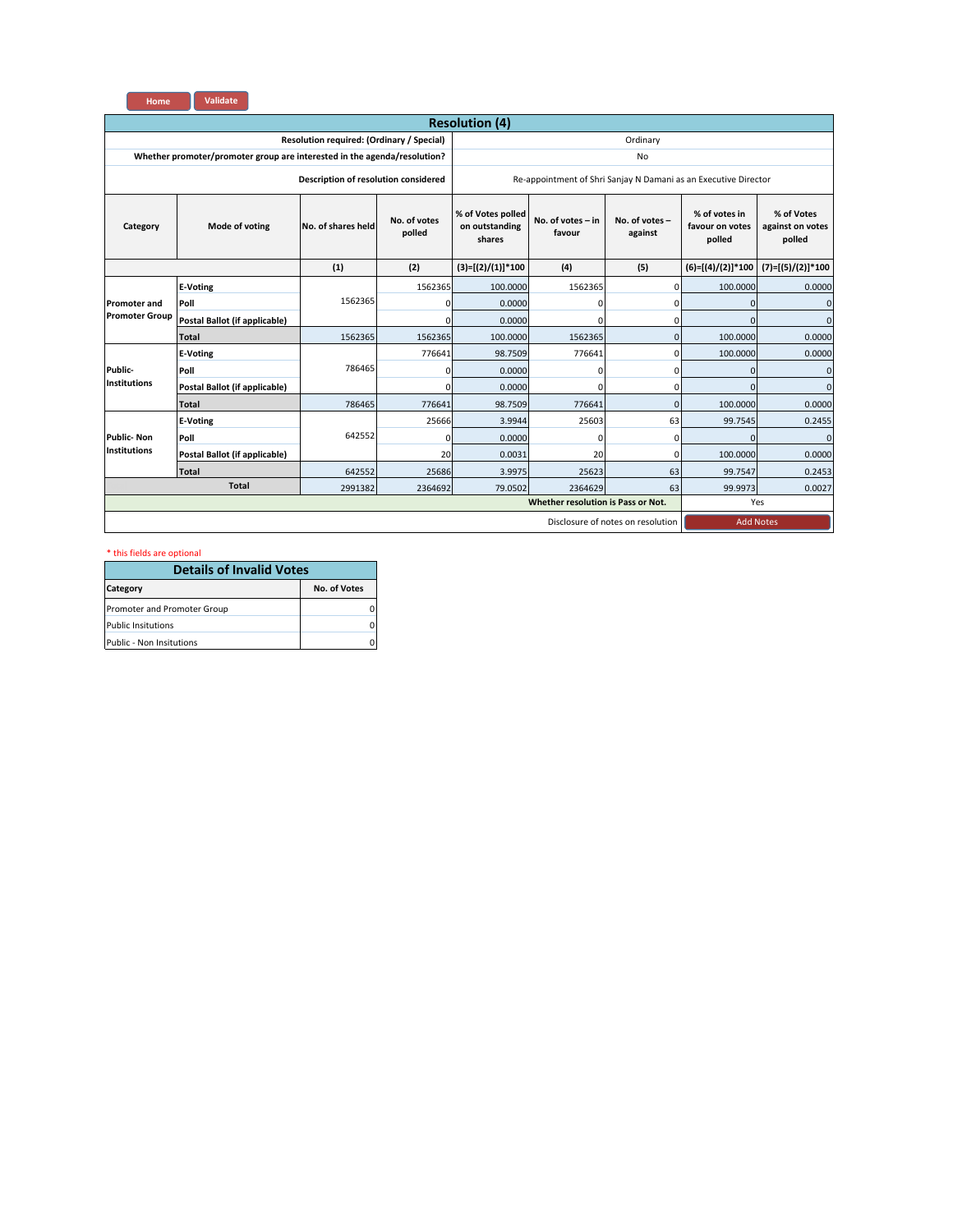

| <b>Resolution (5)</b>                                                    |                               |                    |                                                          |                                               |                             |                           |                                            |                                          |  |
|--------------------------------------------------------------------------|-------------------------------|--------------------|----------------------------------------------------------|-----------------------------------------------|-----------------------------|---------------------------|--------------------------------------------|------------------------------------------|--|
| Resolution required: (Ordinary / Special)                                |                               |                    |                                                          | Ordinary                                      |                             |                           |                                            |                                          |  |
| Whether promoter/promoter group are interested in the agenda/resolution? |                               |                    |                                                          | No                                            |                             |                           |                                            |                                          |  |
| Description of resolution considered                                     |                               |                    | Revision in terms of Remuneration of Smt. Sandhya R Kini |                                               |                             |                           |                                            |                                          |  |
| Category                                                                 | Mode of voting                | No. of shares held | No. of votes<br>polled                                   | % of Votes polled<br>on outstanding<br>shares | No. of votes - in<br>favour | No. of votes -<br>against | % of votes in<br>favour on votes<br>polled | % of Votes<br>against on votes<br>polled |  |
|                                                                          |                               | (1)                | (2)                                                      | $(3)=[(2)/(1)]*100$                           | (4)                         | (5)                       | $(6)=[(4)/(2)]*100$                        | $(7)=[(5)/(2)]*100$                      |  |
| <b>Promoter and</b>                                                      | <b>E-Voting</b>               | 1562365            | 1562365                                                  | 100,0000                                      | 1562365                     | $\mathbf{0}$              | 100,0000                                   | 0.0000                                   |  |
|                                                                          | Poll                          |                    | 0                                                        | 0.0000                                        | 0                           | $\mathbf 0$               | $\mathbf{O}$                               | ŋ                                        |  |
| <b>Promoter Group</b>                                                    | Postal Ballot (if applicable) |                    | $\Omega$                                                 | 0.0000                                        | $\Omega$                    | $\mathbf 0$               | $\mathbf{O}$                               | $\Omega$                                 |  |
|                                                                          | <b>Total</b>                  | 1562365            | 1562365                                                  | 100.0000                                      | 1562365                     | $\mathbf 0$               | 100.0000                                   | 0.0000                                   |  |
|                                                                          | <b>E-Voting</b>               | 786465             | 776641                                                   | 98.7509                                       | 776641                      | $\mathbf{0}$              | 100.0000                                   | 0.0000                                   |  |
| Public-                                                                  | Poll                          |                    | $\mathbf 0$                                              | 0.0000                                        | $\mathbf 0$                 | $\mathbf 0$               | $\Omega$                                   | Ω                                        |  |
| <b>Institutions</b>                                                      | Postal Ballot (if applicable) |                    | $\Omega$                                                 | 0.0000                                        | $\Omega$                    | 0                         | $\Omega$                                   | $\Omega$                                 |  |
|                                                                          | <b>Total</b>                  | 786465             | 776641                                                   | 98.7509                                       | 776641                      | $\mathbf 0$               | 100.0000                                   | 0.0000                                   |  |
| <b>Public-Non</b><br><b>Institutions</b>                                 | <b>E-Voting</b>               | 642552             | 25666                                                    | 3.9944                                        | 25603                       | 63                        | 99.7545                                    | 0.2455                                   |  |
|                                                                          | Poll                          |                    | $\mathbf 0$                                              | 0.0000                                        | $\Omega$                    | $\mathbf 0$               | $\Omega$                                   | n                                        |  |
|                                                                          | Postal Ballot (if applicable) |                    | 20                                                       | 0.0031                                        | 20                          | $\mathbf 0$               | 100,0000                                   | 0.0000                                   |  |
|                                                                          | <b>Total</b>                  | 642552             | 25686                                                    | 3.9975                                        | 25623                       | 63                        | 99.7547                                    | 0.2453                                   |  |
| <b>Total</b>                                                             |                               | 2991382            | 2364692                                                  | 79.0502                                       | 2364629                     | 63                        | 99.9973                                    | 0.0027                                   |  |
| <b>Whether resolution is Pass or Not.</b>                                |                               |                    |                                                          |                                               |                             | Yes                       |                                            |                                          |  |
| Disclosure of notes on resolution                                        |                               |                    |                                                          |                                               |                             | <b>Add Notes</b>          |                                            |                                          |  |

| <b>Details of Invalid Votes</b> |              |  |  |  |  |
|---------------------------------|--------------|--|--|--|--|
| Category                        | No. of Votes |  |  |  |  |
| Promoter and Promoter Group     |              |  |  |  |  |
| <b>Public Insitutions</b>       |              |  |  |  |  |
| Public - Non Insitutions        |              |  |  |  |  |